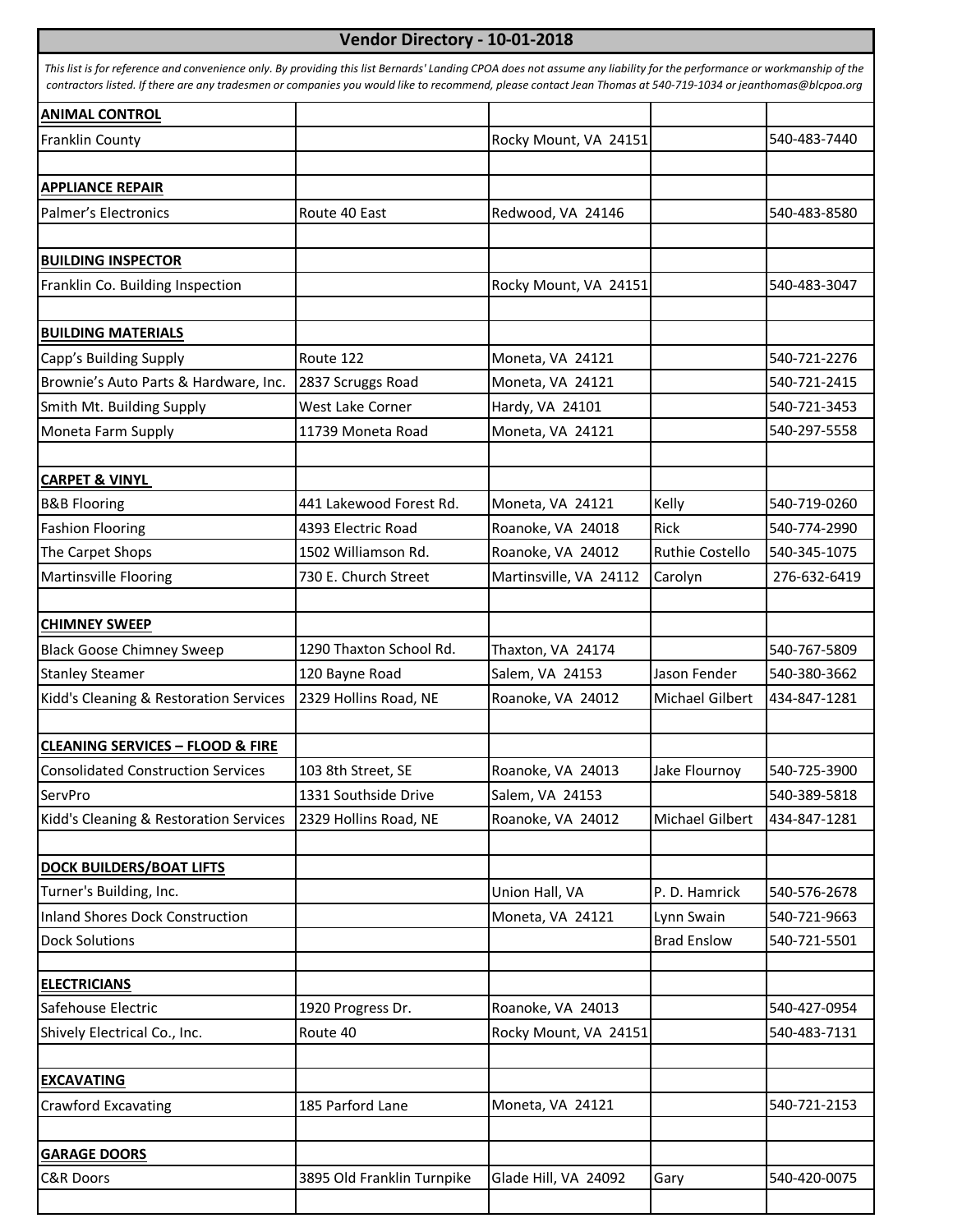| <b>GENERAL CONTRACTORS</b>              |                             |                                  |                               |              |
|-----------------------------------------|-----------------------------|----------------------------------|-------------------------------|--------------|
| R Contracting                           |                             | Union Hall, VA                   | Vickie Rosenthal              | 540-420-9246 |
| J Spence Carpentry                      |                             |                                  | Jeremy Spence                 | 540-484-3692 |
| Oakenshield                             | 232 Foxfire Rd.             | Wirtz, VA 24184                  | Frank                         | 540-537-5591 |
| <b>Helping Hands Construction</b>       |                             |                                  | Colin Bernard                 | 540-493-1106 |
| Trinity Business, Inc.                  | <b>PO Box 998</b>           | Rocky Mount, VA 24151 Jamie Tuck |                               | 540-537-2857 |
| D'Alessandro Construction               | 965 Vista Parkway           | Hardy, VA 24101                  | Frank                         | 540-525-1038 |
| <b>Monty Atkins</b>                     | PO Box 1135                 | Rocky Mount, VA 24151 Monty      |                               | 540-420-0260 |
| Skinner Construction (specialty stucco) | 1261 Wards Rd.              | Rustburg, VA 24588               | Mark Skinner                  | 434-821-1623 |
|                                         |                             |                                  |                               |              |
| <b>GUTTERING</b>                        |                             |                                  |                               |              |
| Vinton Continuous Guttering             | 2745 Shenandoah Ave.NW      | Roanoke, VA 24017                |                               | 540-342-0452 |
| Moyer's Seamless Guttering              | 470 Glenwood Drive          | Rocky Mount, VA 24151            |                               | 540-483-9130 |
|                                         |                             |                                  |                               |              |
| <b>HEATING &amp; AIR CONDITIONING</b>   |                             |                                  |                               |              |
| <b>Cundiff Heating &amp; Air</b>        | 3075 B. T. Washington Hwy.  | Moneta, VA 24121                 |                               | 540-721-5093 |
| Hodgesville Heating & Air Cond.         | 875 Old Franklin Turnpike   | Rocky Mount, VA 24151            |                               | 540-483-2921 |
| Westlake Heating & Air Cond.            | 13699 B. T. Washington Hwy. | Moneta, VA 24121                 |                               | 540-721-9117 |
| Air-Pro                                 | 5227 Pleasant Hill Rd.      | Rocky Mount, VA 24151 Sammy      |                               | 540-483-8958 |
|                                         |                             |                                  |                               |              |
| <b>INTERIOR DECORATORS</b>              |                             |                                  |                               |              |
| <b>PAC Interiors</b>                    | 50 Firstwatch Drive         | Moneta, VA 24121                 |                               | 540-719-0001 |
|                                         |                             |                                  |                               |              |
| <b>LOCK SMITH</b>                       |                             |                                  |                               |              |
| Virginia Shoe & Lock Service            | 138 Franklin Street         | Rocky Mount, VA 24151            |                               | 540-483-5435 |
| <b>Bill's Lock Service</b>              |                             |                                  |                               | 540-297-0227 |
|                                         |                             |                                  |                               |              |
| MULCH AND GROUND COVERING               |                             |                                  |                               |              |
| <b>Crawford Excavating</b>              | 185 Parford Lane            | Moneta, VA 24121                 | Slim Crawford                 | 540-721-2153 |
| Hilltop Mulch, Inc.                     | 430 Wirtz Road              | Wirtz, VA 24184                  | <b>Greg Phillips</b>          | 540-334-5321 |
|                                         |                             |                                  |                               |              |
| <b>PAINTING</b>                         |                             |                                  |                               |              |
| R Contracting (Painting/carpentry)      |                             | Union Hall, VA                   | Vickie Rosenthal 540-420-9246 |              |
| <b>Hales Painting</b>                   |                             | Rocky Mount, VA                  | Nathan Hale                   | 540-263-0116 |
|                                         |                             |                                  |                               |              |
|                                         |                             |                                  |                               |              |
| <b>PLUMBING</b>                         |                             |                                  |                               |              |
| <b>Steve Musgrove</b>                   | 126 Club House Drive        | Moneta, VA 24121                 |                               | 540-420-7837 |
| <b>Wisler Plumbing</b>                  | 130 Brookfield Lane         | Wirtz, VA 24184                  |                               | 540-483-9382 |
| Smith Mt. Lake Plumbing                 | 450 Hollyfield Lane         | Moneta, VA 24121                 |                               | 540-721-2300 |
|                                         |                             |                                  |                               |              |
| <b>PAVING</b>                           |                             |                                  |                               |              |
| McNeil Asphalt                          | P. O. Box 20268             | Roanoke, VA 24018                |                               | 540-774-0015 |
| Virginia Paving Co., Inc.               |                             | Glade Hill, VA 24092             | <b>Barry Hale</b>             | 540-483-9279 |
| Law's Paving                            |                             |                                  | Ricky Law                     | 540-420-0077 |
|                                         |                             |                                  |                               |              |
| <b>PRESSURE WASHING</b>                 |                             |                                  |                               |              |
| Affordable Home Services                | 73 Crescent Lane            | Wirtz, VA 24184                  |                               | 540-721-3909 |